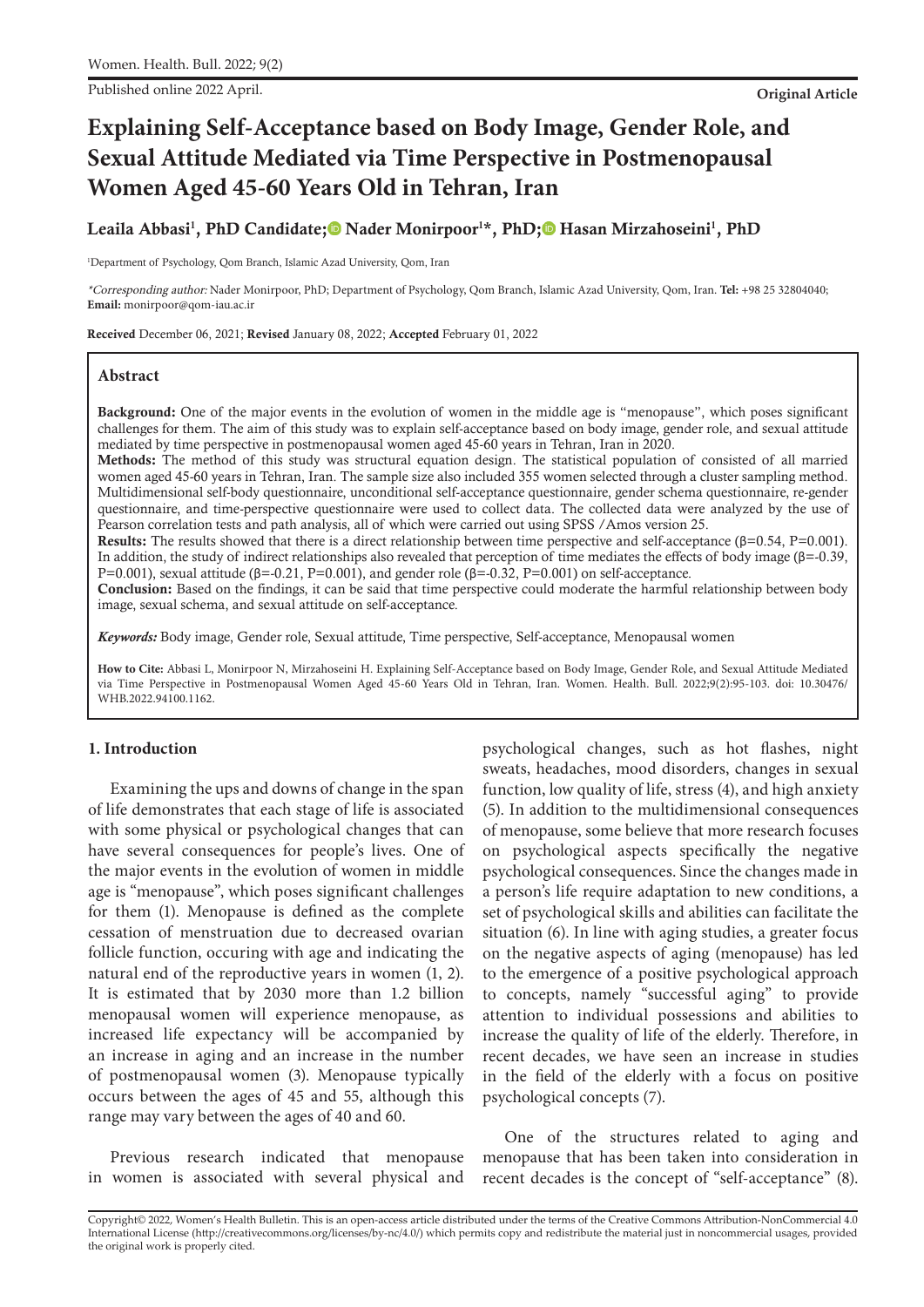Moshki and co-workers believed that self-acceptance is a factor associated with life satisfaction and happiness (3), which is also associated with physical health. Self-acceptance is defined as the ability and desire of a person to live with all conditions (self) (8). This structure includes three areas of physical acceptance, self-reliance in the judgment of others, and belief in individual abilities and subtleties (9). Additionally, due to some of the physical consequences of menopause, such as inability to reproduce and decrease sexual desire, the feeling of youthful decline and attractiveness of women's attitudes toward themselves and their acceptance may be changed; thus, paying attention to the concept of self-acceptance and the factors affecting it can play an important role in the quality of life of postmenopausal women (8). Deeks and McCabe showed that postmenopausal women report low levels of acceptance (10).

Other related and effective variables in menopause include women's gender schemas (4). In fact, gender schemas are the basis for most sexual processes affecting people's health and sexual satisfaction (11). Considering that sexual acts are one of the dimensions that suffer significantly in menopause, it can be expected that paying attention to this can reduce some of the menopausal stresses (12, 13). Findings also illustrate that gender roles can increase the resilience of postmenopausal women (13, 14). On the other hand, some believed that gender roles are fundamental factors in the formation of identity that can affect a person's attitude and self-acceptance. According to Bem's theory of gender schemas, each person can be placed in three dimensions "feminine, masculine, or androgenic" in terms of gender role. Male personality includes those who have high masculine traits and low feminine traits, which is the opposite of female personality (15). Androgen personality, on the other hand, refers to people who are at a high level of positive masculinity and femininity at the same time. However, what is important in Bem's theory is that androgenic individuals have a high ability to cope with the challenges and stresses of life, therefore are expected to have an adaptive approach to menopause (16).

In line with the previous variables, "sexual attitude and knowledge" is also known as an effective factor in various sexual dimensions, associated with sexual satisfaction in postmenopausal women (17). Sexual knowledge is a set of information about sex and sexual issues that includes various physiological dimensions, reproduction, function, and sexual behavior. On the contrary, sexual attitude refers to the ways of thinking,

beliefs, attitudes, and biases of people regarding sexual issues and information that affect the cognitive function of individuals (18). Studies found that more than 50% of women have negative attitude about sex during menopause (18, 19). Sexual attitude is a known factor related to marital satisfaction that can predict the sexual arousal of postmenopausal women (20). Despite the fundamental role of sexual knowledge and attitude in the sexual satisfaction and health of postmenopausal women, along with the effect that sexual function can have on self-efficacy and acceptance during menopause, there exist limited studies on the role of sexual attitude on self-acceptance, in which menopausal women have been examined.

Based on research findings and theoretical literature, it was found that body image, gender schemas, and sexual attitude are related and effective factors in selfacceptance. Indeed, what prevails in all psychological and physical processes is the concept of time; thus, a person's view of time can be an effective factor in his acceptanc. As well Lyu and colleagues confirmed the relationship between temporal perspective and selfcontrol self-esteem and self-regulatory behaviors (21). Indeed, time perspective refers to a person's attitude towards the passage of time during which each person grows in integration with environmental elements and with an emphasis on the future, present, or past that can influence his decisions and behaviors. The time perspective can be divided into three layers: past (positive past and negative past), present (hedonistic present and deterministic present), and future, each of which is related to specific dimensions of pathology or psychological well-being (22). For example, the positive past is associated with positive feelings and happiness while the negative past is associated with pessimistic attitudes, depression, anxiety, and aggression. In the hedonistic present perspective, one focuses only on the hedonism of the present regardless of the possible consequences of future behavior. This approach is associated with risky behaviors and low self-control. The determinist now also expresses the situation in which a person believes that life is destined for him and his efforts to change his position will not be fruitful (Which brings to mind the concept of learned helplessness). Meanwhile, in the futuristic time perspective, one believes that striving and planning for the future will be associated with achieving goals and success (22).

Overall, based on the above statements, it was found that menopause in women is associated with significant challenges which are associated with some current life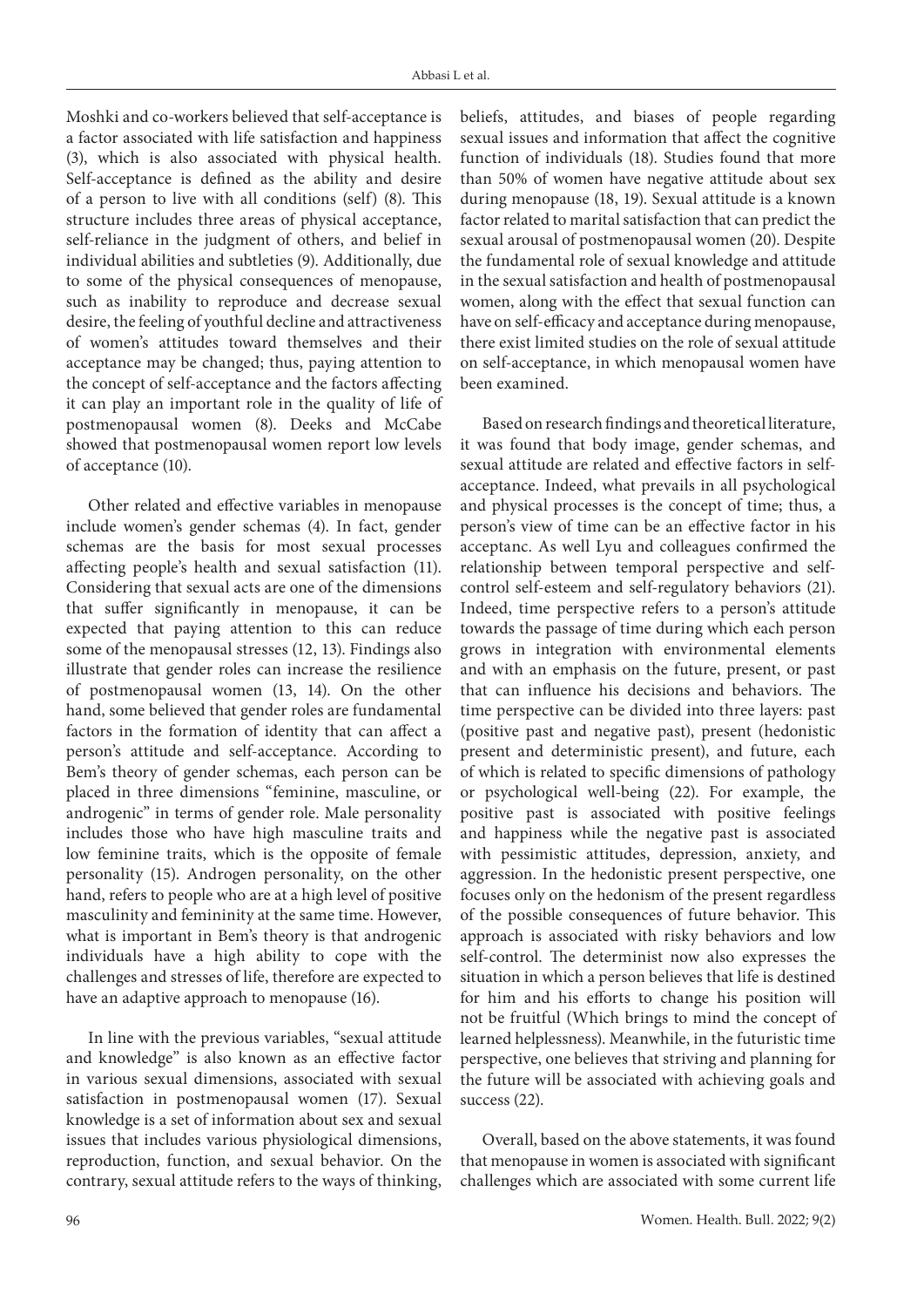changes, such as empty nest, retirement, and loss of loved ones, and adaptation to this period is difficult. As a result, focusing on some basic psychological aspects, including self-acceptance and the factors affecting them can be effective in increasing the quality of life of postmenopausal women. However, there appear to be some empirical limitations regarding self-admission in postmenopausal women. Meanwhile, most studies have been conducted in two variables whereas a comprehensive perception of human behavior requires the study of multiple factors on behavior. Therefore, as illustrated in Figure 1, the present study was conducted to explain self-acceptance based on body image, gender schemas, and sexual attitude mediated by time perspective in postmenopausal women.



**Figure 1:** The figure shows the conceptual model of research in explaining self-acceptance in postmenopausal women.

#### **2. Methods**

The present work was a kind of correlation study with structural equation design. The statistical population of the study consists of all the married women aged 45- 60 years in Tehran, Iran in 2020. The sample size in modeling analyses for each observed variable was 15 people, based on which the minimum sample required for the present study was 300 items. The sampling process comprised obtaining the code of ethics and observing the moral issues and selecting qualified women from the 22 districts of Tehran, Iran. Among all the districts of Tehran Municipality, 13 districts were selected and women who referred to the centers of social and cultural deputy of these districts were examined and research questionnaires were provided to them. Written consent was also received from the participants. Finally, the collected data were analyzed using SPSS/Amos version 25. Ability to read and write, lack of acute mental and physical illness, conscious satisfaction, and non-use of drugs and alcohol were the inclusion and exclusion criteria of the current study. In addition, to comply with ethical issues, the participants were assured that their information was completely confidential and that no personal details were required.

The following tools have been employed to collect data:

**2.1. Multidimensional Self-Body Questionnaire:** The multidimensional body-self relations questionnaire is a 46-question test. This tool has a 5-point Likert scale, scoring from 1 (completely opposite) to 5 (completely opposite). This questionnaire evaluates six dimensions of face, face orientation, fitness, fitness orientation, mental weight and physical fitness. In a recent study, the internal consistency cache of subscales was reported to be between 0.79 and 0.94 (23). The study of instrument psychometric indices in Iran also stated that internal consistency via Cronbach's alpha method for subscales has been reported to be 0.88, 0.85, 0.83, 0.79, 0.91, and 0.94, respectively. This confirms the validity of the instrument in domestic research (24). Herein, face validity of the questionnaire was confirmed using the impact score. An agreement of more than 80% between the respondents and a high impact score of 1.5 indicated the clarity, comprehensibility, and fluency of the questions and consequently the face validity of the instrument. Content Validity Ratio (CVR) and Content Validity Index (CVI) were used and the results were respectively 0.76 and 0.79 for each, which was confirmed according to the Lawshe table.

**2.2. Unconditional Admission Questionnaire:**  This 20-item tool was created by Chamberlain and Haaga, consisting of two subscales of conditional and unconditional admission. This tool is scored on a 7-point scale from 1 (completely incorrect) to 7 (completely correct). Chamberlain and Haaga reported the internal consistency of the questionnaire using Cronbach's alpha of 0.72 (25). The reliability of this questionnaire in Iran via Cronbach's alpha method was 0.82 (26). It should be noted that the internal consistency of the instrument in the present study was 0.79 for the whole scale. The face validity of the questionnaire was confirmed with the impact score (>1.5) for 18 items. In addition, CVR (0.75) and CVI (0.81) indicators confirmed the content validity of in the current work.

**2.3. Gender Schemas Questionnaire:** The present tool is a 60-item self-report scale that measures three schemas: male, female, androgenic or (neutral). The scoring of this questionnaire is graded in the form of a 7-point Likert scale from 1 (completely incorrect) to 7 (completely correct). In this questionnarire, there are 20 items to measure masculine traits (power seeking, independence), 20 items for feminine traits (emotional dependence), and the rest of the questions are related to neutral traits, such as being honest and happy. In this tool, a person obtains two general scores related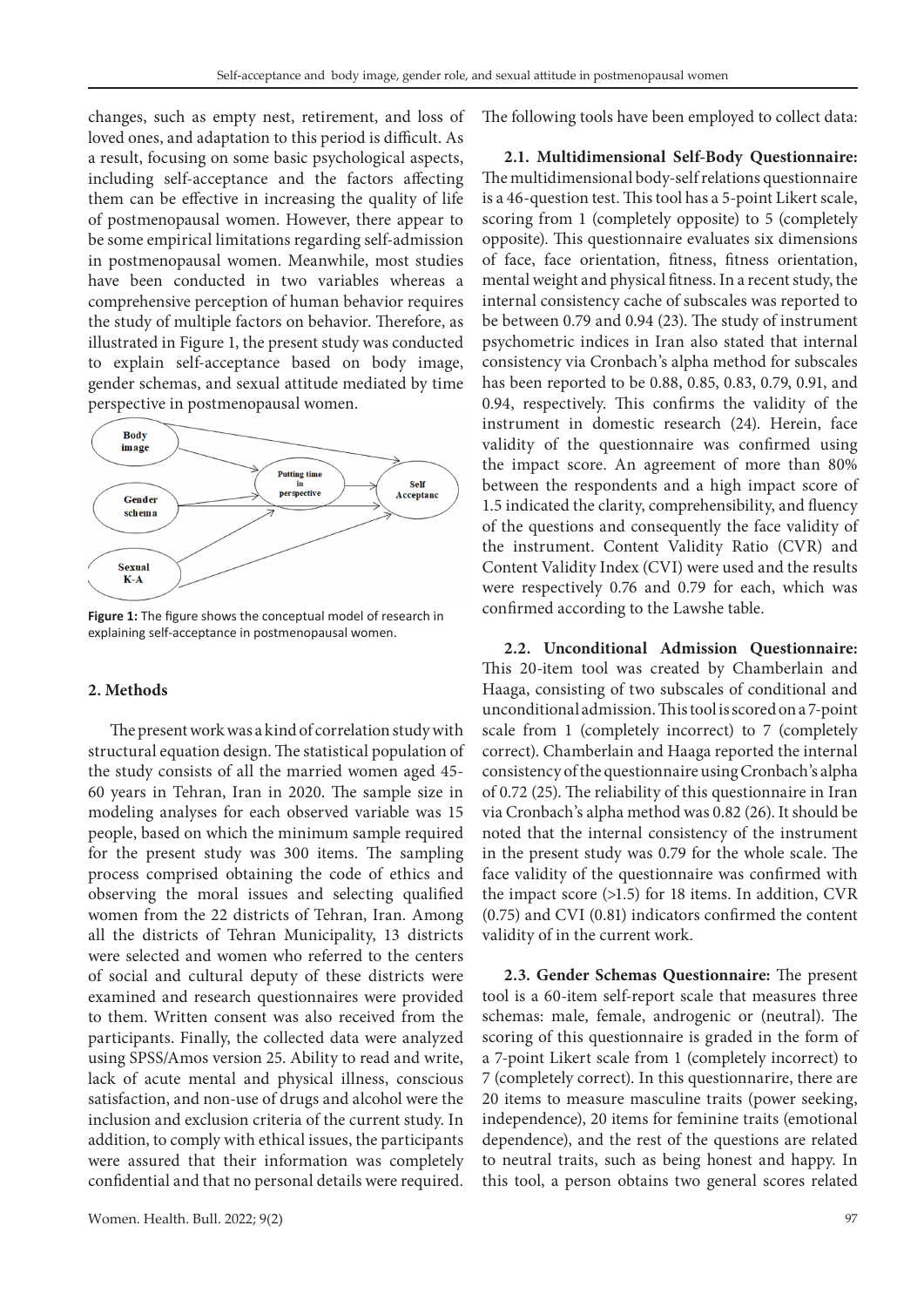to femininity and masculinity and being high in both the femininity and masculinity subscales indicates androgenic personality. Bem reported internal homogeneity for the femininity and masculinity dimensions of 0.80 and 0.86, respectively (27). Pourhosein and colleagues reported the reliability of the tool using Cronbach's alpha of 0.83 (28). Additionally, the alpha coefficient of internal consistency of the subscales of femininity and masculinity in this study was 0.78 0.73. The impact score (1.6) for most items of the questionnaire was also a confirmation of the face validity of the instrument1.5<) ). The indicators related to content validity (CVR=0.79, CVI=80) confirmed the content validity in the present study.

**2.4. Besharat Gender Rehabilitation Questionnaire:** This tool is an internal 30-item scale prepared by Besharat and Ranjbar Kelagar to measure sexual knowledge and attitude. The scoring of this questionnaire is in the form of a 5-point Likert scale. Cronbach's alpha coefficients were respectively reported to be 0.91 and 0.88 by the manufacturers for the two subscales of knowledge and attitude, indicating the appropriate consistency of the instrument (29). Herein, impact score (1.7) for the 17 items of questionnaire showed the confirmation of face validity. Content validity ratio index (0.76) and content validity index (0.78) indicated confirmation of the content validity of the instrument.

**2.5. Time Perspective Questionnaire:** This list was created by Zimbardo and Boyd in 1999. The present tool consists of 56 questions scored based on a 5-point Likert scale (strongly agree to strongly disagree) (30). Based on this questionnaire positive time perspectives (20, 23, 24, 25, 28, 29, 35), negative past (7, 13, 14, 15, 16, 17, 18, 26, 27), Algebraic present (9, 10, 11, 12), hedonistic present (1, 2, 3, 4, 5, 6, 8, 19, 21, 22), and future (30, 31, 32, 33, 34, 36) were evaluated. The developers tested the validity of the questionnaire using the two following methods: Cronbach's alpha coefficient and retest with an interval of four weeks. The results showed that internal consistency via Cronbach's alpha method for the subscales of positive past, negative past, hedonistic present, deterministic present, and future were respectively 0.80, 0.82, 0.79, 0.74, and 0.77. The retest results were reported for the mentioned subscales of 0.76, 0.70, 0.72, 0.76, and 0.80, respectively (30). Examination of psychometric properties of the instrument inside also found that the internal consistency for the whole instrument by Cronbach's alpha method is 0.71. The reliability coefficient of the instrument through the retesting method after two

weeks was reported to be 0.92, demonstrating the confirmation of instrument psychometric indices for internal research (31). Moreover, the estimation of tool internal consistency in the present study on research subscales was obtained to be between 0.68 and 0.87. A review of instrument psychometric properties in the present paper showed that face validity of the questionnaire was confirmed using the impact score (1.8). Also, the content validity ratio indices (0.77) and the content validity index (0.79) indicate the adequacy of content validity in the present tool.

#### **3. Results**

The participants in the present study were 355 postmenopausal women in Tehran, Iran aged 45 to 60 years. Inclusion criteria for participating in the study included the following: being 45-60 years old (1), menopause (2), conscious satisfaction to participate in research (3), and reading and writing skills (4). In addition, having acute physical and mental illnesses, taking menopause-related drugs, or participating in medical or psychological interventions at the same time were among the criteria for exclusion from the study. Mean±SD age of the participants was 54.63±8.13. The mean of the first and last menstrual age in the participants was 13.81 and 48.61, respectively.

As Table 1 shows, the mean and standard deviation of the research variables and their related components are reported. The significant level (P>0.05) of the Kolmogorov-Smirnov (K-S) test also depicted that the distribution of variables was normal in the current work.

Along with descriptive indices, Pearson's twovariable correlation coefficients in Table 2 provides the basis for a superficial inference from the research findings.

After presenting the correlation matrix coefficients between the research variables that allow the initial inference from the research findings, with the aim of fitness of the model, structural equation analysis was applied indicators related to the analysis results are presented in Table 3.

By observing the goodness-of-fit indices in Table 3, it can be said that the Chi-square index on the degree of freedom is in the desired condition (X2/df=2.98). Study of goodness fit index (GFI), Adjusted goodness fit index (AGFI) and comparative fit index (CFI) indicated that all these indices are in the desired range. The second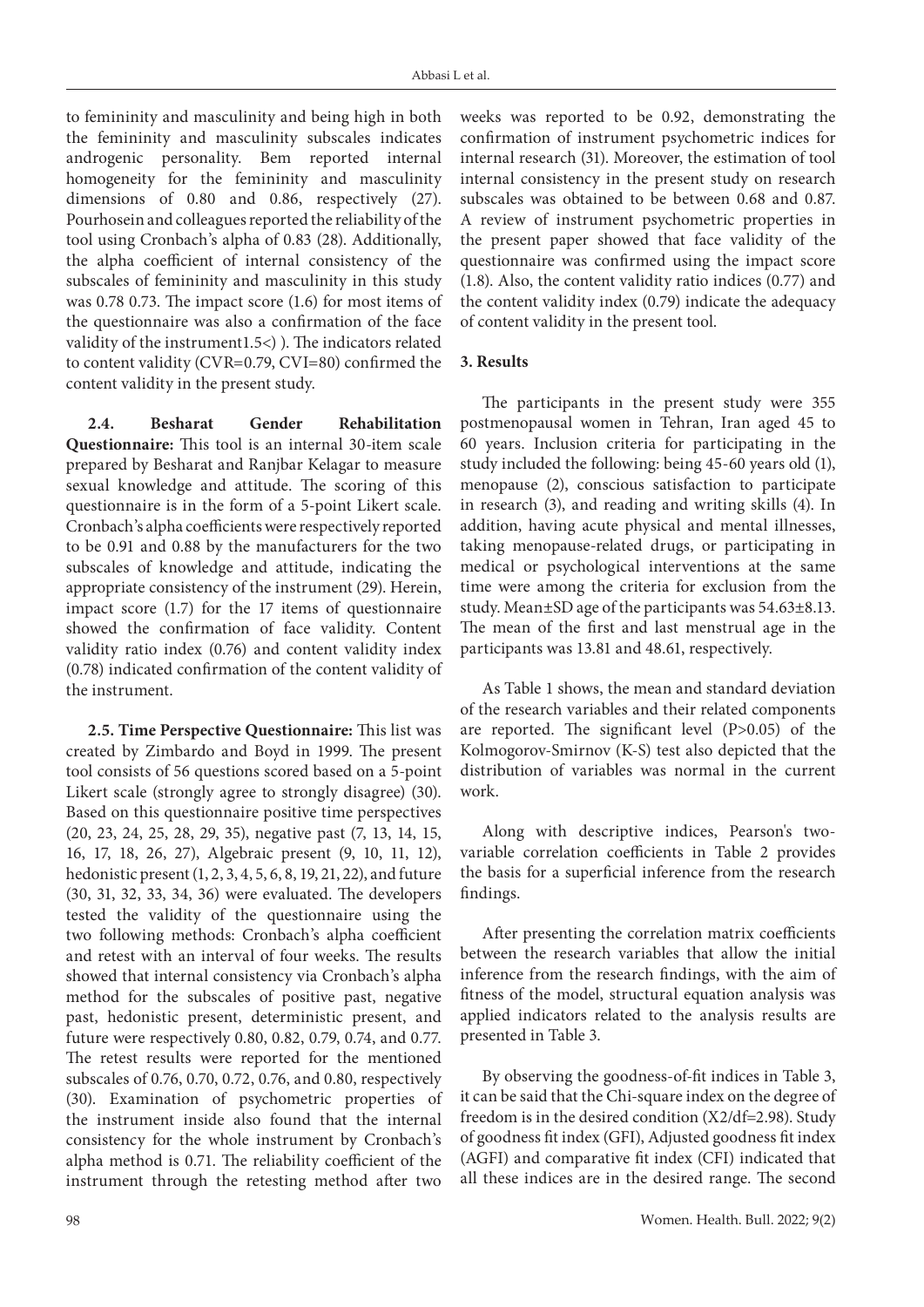Self-acceptance and body image, gender role, and sexual attitude in postmenopausal women

| <b>Table 1:</b> Indicators related to descriptive statistics of research variables |                |             |                       |                  |  |  |  |  |
|------------------------------------------------------------------------------------|----------------|-------------|-----------------------|------------------|--|--|--|--|
| Variable                                                                           | Component      | <b>Mean</b> | <b>Std. Deviation</b> | P value K-S test |  |  |  |  |
| Self-acceptance                                                                    | Unconditional  | 45.69       | 10.67                 | 0.797            |  |  |  |  |
|                                                                                    | Conditional    | 44.03       | 10.50                 | 0.055            |  |  |  |  |
| Sexual attitude                                                                    | Knowledge      | 14.15       | 3.60                  | 0.283            |  |  |  |  |
|                                                                                    | Attitude       | 16.17       | 3.76                  | 0.377            |  |  |  |  |
| Gender role                                                                        | Femininity     | 13.17       | 10.15                 | 0.081            |  |  |  |  |
|                                                                                    | Masculinity    | 14.74       | 10.10                 | 0.86             |  |  |  |  |
|                                                                                    | Androgenic     | 14.74       | 10.10                 | 0.86             |  |  |  |  |
| Time perspective                                                                   | Negative past  | 16.01       | 8.09                  | 0.067            |  |  |  |  |
|                                                                                    | Positive past  | 29.19       | 10.53                 | 0.091            |  |  |  |  |
|                                                                                    | Now hedonistic | 32.08       | 12.55                 | 0.287            |  |  |  |  |
|                                                                                    | Algebraic      | 14.91       | 12.55                 | 0.497            |  |  |  |  |
|                                                                                    | The future     | 22.74       | 5.13                  | 0.081            |  |  |  |  |

| Table 2: Pearson correlation coefficient matrix between research variables |              |                        |                |           |                |                |                |                        |                          |             |                |                        |
|----------------------------------------------------------------------------|--------------|------------------------|----------------|-----------|----------------|----------------|----------------|------------------------|--------------------------|-------------|----------------|------------------------|
| <b>Variable</b>                                                            | $\mathbf{1}$ | $\overline{2}$         | 3              | 4         | 5              | 6              | $\overline{7}$ | 8                      | 9                        | 10          | 11             | 12                     |
| 1- Unconditional                                                           | 1            |                        |                |           |                |                |                |                        |                          |             |                |                        |
| 2- Conditional                                                             | $-0.146*$    | $\overline{1}$         |                |           |                |                |                |                        |                          |             |                |                        |
| 3- Femininity                                                              | $0.341**$    | $-0.120$ **            | $\overline{1}$ |           |                |                |                |                        |                          |             |                |                        |
| 4- Masculinity                                                             | $0.309**$    | $-0.703$               | $0.432**1$     |           |                |                |                |                        |                          |             |                |                        |
| 5- Androgenic                                                              | $0.272**$    | $-0.195**$             | $0.624**$      | $0.572**$ | $\overline{1}$ |                |                |                        |                          |             |                |                        |
| 6- Body image                                                              | $0.353**$    | $-0.144$ <sup>**</sup> | $0.212**$      | $0.247**$ | $0.690**$      | $\overline{1}$ |                |                        |                          |             |                |                        |
| 7- Sexual<br>knowledge                                                     | $0.305**$    | $-0.190**$             | $0.483**$      | $0.690**$ | $0.483**$      | 0.040          | 1              |                        |                          |             |                |                        |
| 8- Attitude                                                                | $0.255$ **   | $0.191**$              | $0.144***$     | $0.702**$ | 0.318          | $0.217**$      | $0.568^{**}$ 1 |                        |                          |             |                |                        |
| 9- Positive past                                                           | $0.310**$    | $-0.299**$             | $-0.160^*$     | $0.429**$ | $0.551$ **     | $0.233*$       | $0.373**$      | $0.302**1$             |                          |             |                |                        |
| 10- Negative past                                                          | $-0.191$ **  | $0.266$ **             | $0.413**$      | $0.143*$  | $-0.154$ **    | $-0.126*$      | $0.184**$      | $-0.161$ <sup>**</sup> | $-0.477$ <sup>**</sup> 1 |             |                |                        |
| 11- Now hedonistic                                                         | $0.135*$     | 0.057                  | 0.095          | 0.082     | $-0.126*$      | $0.211**$      | 0.079          | 0.056                  | 0.456                    | $0.519**$   | $\overline{1}$ |                        |
| 12- Algebraic                                                              | $-0.175**$   | $0.210**$              | $0.316***$     | $0.124*$  | 0.054          | $0.244**$      | $0.132**$      | $0.219**$              | $-0.559$ ** $0.431$ **   |             | $0.603**$      |                        |
| 13- The Future                                                             | $0.371$ **   | $-0.177$ **            | 0.231          | $0.318**$ | $0.454*$       | $0.244**$      | $0.415***$     | $0.459**$              | $0.399**$                | $-0.517$ ** | $0.214**$      | $-0.404$ <sup>**</sup> |
| $*D, O, C, **D, O, O1$                                                     |              |                        |                |           |                |                |                |                        |                          |             |                |                        |

\*P<0.05; \*\*P<0.01

| Table 3: Indicators related to structural equations in explaining the acceptance of postmenopausal women |                                      |                      |                       |           |  |  |  |
|----------------------------------------------------------------------------------------------------------|--------------------------------------|----------------------|-----------------------|-----------|--|--|--|
| <b>Test name</b>                                                                                         | <b>Description</b>                   | <b>Desired value</b> | <b>Observed value</b> | Condition |  |  |  |
| $x^2$ /df                                                                                                | Kolmogorov-Smirnov test              | 3>                   | 2.981                 | Favorable |  |  |  |
| <b>RMSEA</b>                                                                                             | Root mean square error index (RMSEA) | 10.0<                | 0.078                 | Favorable |  |  |  |
| GFI                                                                                                      | Goodness of fit index(GFI))          | 90.0<                | 0.951                 | Favorable |  |  |  |
| <b>AGFI</b>                                                                                              | Goodness of Fit Index (GFI)          | 90.0<                | 0.911                 | Favorable |  |  |  |
| <b>CFI</b>                                                                                               | Goodness of Fit Index (GFI           | 90.0<                | 0.947                 | Favorable |  |  |  |

model of the research fits well with the collected data (RMSEA=0.07) and the direct and indirect effects of the second model of the research are reported in the following table.

According to the estimation of standard coefficients of direct effects obtained in Table 4, it can be stated that there is a direct relationship between the time perspective and its acceptance  $(\beta=0.54, P=0.001)$ . Findings also implied that body image ( $\beta$ =-0.25, P=0.012), sexual attitude ( $β=0.16$ , P=0.000), and gender role ( $β = -0.24$ ,  $P = 0.001$ ) had direct and significant effects on the time landscape. Moreover, the study of indirect relationships showed that time perspective can mediate the effect of body image ( $\beta$ =-0.39, P=0.001), gender role ( $\beta$ =-0.32, P=0.001), and sexual attitude ( $\beta$ =-0.21, P=0.001) on self-acceptance in postmenopausal women.

As seen in Figure 2, the main research model in explaining self-acceptance based on body image, sexual attitude, and gender role are mediated via time perspective.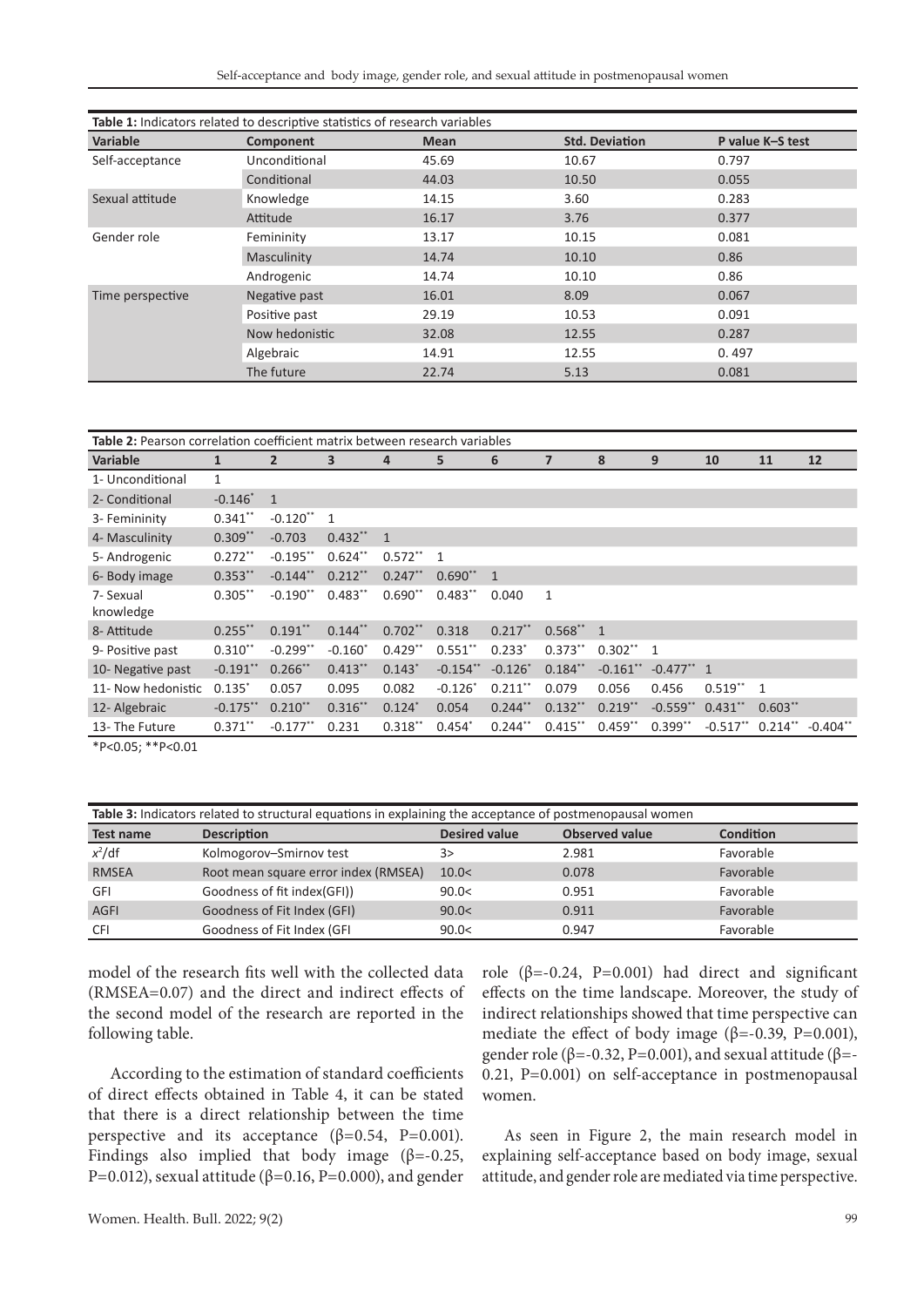**Table 4:** Estimation coefficients of the structural part of the model of the relationship between body image, gender role, and sexual

| attitude with the mediating role of time perspective |                      |                         |             |                                       |                   |                   |                              |                 |  |
|------------------------------------------------------|----------------------|-------------------------|-------------|---------------------------------------|-------------------|-------------------|------------------------------|-----------------|--|
| Variable<br>response                                 | Independent variable | <b>Direct</b><br>impact | Error (t)   | <b>Indirect</b><br>effect             | Error (t)         | General<br>effect | <b>Explanted</b><br>variance | <b>T-values</b> |  |
| Self-<br>Acceptance                                  | Time Perspective     | 0.54                    | 0.11        | $- -$                                 | $- -$             | 0.54              | 0.28                         | 1.98            |  |
|                                                      | Body image           | $\qquad \qquad -$       | $--$        | $-0.39$                               | 0.12              | 0.39              |                              |                 |  |
|                                                      | Sexual attitude      | $- -$                   | $- -$       | 0.21                                  | 0.11              | 0.21              |                              |                 |  |
|                                                      | Gender role          | $\qquad \qquad -$       | $- -$       | 0.32                                  | 0.15              | 0.32              |                              |                 |  |
| <b>Time</b><br>Perspective                           | Body image           | 0.25                    | (2.08) 0.12 | $\sim$ $\sim$                         | $- -$             | 0.25              | 0.30                         | 2.01            |  |
|                                                      | Sexual attitude      | 0.16                    | (2.08) 0.08 | $\overline{\phantom{a}}$              | $\qquad \qquad -$ | 0.16              |                              |                 |  |
|                                                      | Gender role          | 0.24                    | (2.08) 0.08 | $\hspace{0.05cm}$ – $\hspace{0.05cm}$ | $- -$             | 0.24              |                              |                 |  |

1.00 Weight **Body Areas** Body (total) 0.38  $1.00$  $0.03$  $0.69$ 



**Figure 2:** The figure shows the structural model to explain self-acceptance in postmenopausal women.

### **4. Discussion**

The purpose of this study was to explain selfacceptance based on body image, gender role, and sexual attitude mediated through time perspective in postmenopausal women aged 45-60 years in Tehran, Iran.

Based on the first finding of this study, according to the estimation of standard coefficients of direct effects obtained, it could be said that there is a direct relationship between time perspective and selfacceptanc. This finding is consistent with the results of studies by Garcia and Nima (32) and Chen (33).

It seems that the vision of the future is a representation of the attitude according to which the person strives to achieve goals and advantages in the future. Future vision refers to an individual's efforts to achieve future goals and benefits that can affect the progress of individuals or other factors. Lack of looking to the future within an individual or society has adverse effects on moods, thoughts, morals, and social behavior in general. Living without thinking and trying is worrying, consequently leading toanxiety and frustration with its results. Hayes and colleagues argued that stereotypes in the fear of the future or the depiction of the past cause people to be inflexible and avoid accepting their mental processes. Therefore, it seems that in the course of years, due to maturity and gaining experience over time, one accepts the current events of life (34).

In general, in explaining the results of this work and the theoretical model fitted with experimental data, it can be stated that menopausal women experience significant challenges in life, which is associated with some current life changes, such as empty nest, retirement and death of loved ones, which makes it difficult to adapt to this transition period. Prospects for the future can be an effective means of combating and overcoming mild mood disorders, anxiety, apathy and reluctance, and states of feeling helpless, disenfranchised, and undecided. Prospects for the future are an important factor in the effectiveness of psychological measures and coping with illnesses. People with a vision for the future perform better in psychological adjustments than their peers with no vision (35). They are happier,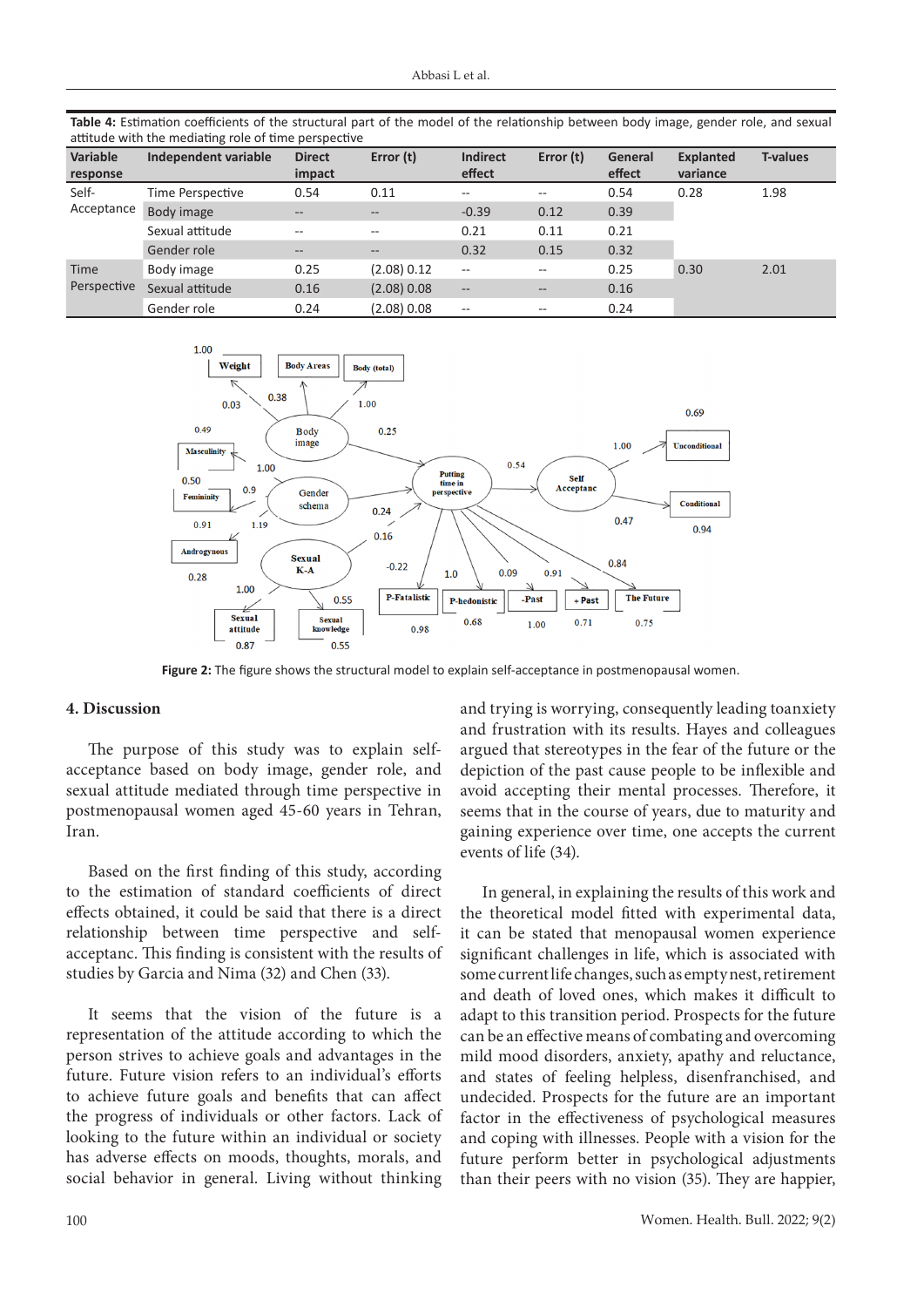less depressed, more confident, and have the ability, inspiration, or motivation to pursue life's goals and challenges with effort. They also have family and friend networks that turn to them for help when they need it, ultimately making their lives more meaningful. The greater the outlook for the future, the more hope people have for overcoming problems, namely anxiety and stress. Consequently, the future perspective can play an important role in accepting menopausal problems in women by affecting people's hope against the negative effects of stressful conditions (35).

The study of indirect relationships also revealed that body image, sexual attitude, and gender role mediate time perception and affect its acceptance in postmenopausal women; that is, when each of the predictor variables of a standard deviation increases, the response variable increases or decreases by beta. This finding is in accordance with the results of Liu and Eden (36).

Various changes in women's lives, such as changes in roles and responsibilities, change the menopausal person's desires and expectations of themselves, others, and society, so that they feel the need for more support, and in the absence of this support, a negative attitude. Compared to this period is created in them. Some women experience astonishment, disbelief, and restlessness due to negative attitudes (28). On the other hand, a person's body image changes over time. Body image is an essential element of each person's personality and self-concept that affects his mental life and attitudes. This image can be positive or negative, affect a person's mental well-being and become a source for positive or negative emotions. And in this way, affect the quality of life of people. If a person's body image has a lot of inconsistencies, social and marital relationships, daily functions, interpersonal relationships and family relationships, which are among the effective areas of his quality of life, are affected (28). It is predictable that as a person gets older and over time, a person's body image changes, and on the other hand, over time, as women enter menopause and menopause, their sexual attitude and gender role change with age. It can affect the physical health of postmenopausal women. People who have a positive body image have a greater sense of self-efficacy, their value is documented and strong, and their sense of self-worth is high, resulting in more life satisfaction, and vice versa.

## *4.1. Limitations*

The present study was associated with some

limitations that require caution in generalizing and interpreting the results. This study was performed only on women in Tehran, so it may not be generalizable to other different socio-cultural situations. Also, the research method in the present study is descriptive and correlational, so the inference of the causal relationship in it should be done with caution.

## **5. Conclusion**

It can be concluded that sexual attitude should be related to a person's body image. People who have a good body image also accept their gender roles. Thus, women will undoubtedly face physical problems over time and during menopause and beyond, and their mental image of themselves and their bodies, as well as their attitudes, gender, and gender roles in the individual, will be shaken. In particular, the need for self-empowerment and psycho-social readiness to enter menopause and later stages of life is a fundamental step to improve the mental and physical health of postmenopausal women.

## **Acknowledgements**

This article was taken from the doctoral dissertation of Ms. Leaila Abbasi. Also, The authors consider it necessary to express their gratitude and thanks to all the participants in this research.

#### **Ethical Approval**

The Ethics Review Board approved the present study with the code of IR.IAU.QOM.REC.1399.070. Also, written informed consent was received from the participants.

#### **Conflicts of Interest:** None declared.

#### **References**

- 1. Burger H. The menopausal transition endocrinology. J Sex Med. 2008;5(10):2266-73. doi: 10.1111/j.1743-6109.2008.00921.x. PubMed PMID: 18624962.
- 2. Burger HG, Hale GE, Robertson DM, Dennerstein L. A review of hormonal changes during the menopausal transition: focus on findings from the Melbourne Women's Midlife Health Project. Hum Reprod Update. 2007;13(6):559-65. doi: 10.1093/ humupd/dmm020. PubMed PMID: 17630397.
- 3. Moshki M, Mohammadzadeh F, Dehnoalian A. The effectiveness of a group-based educational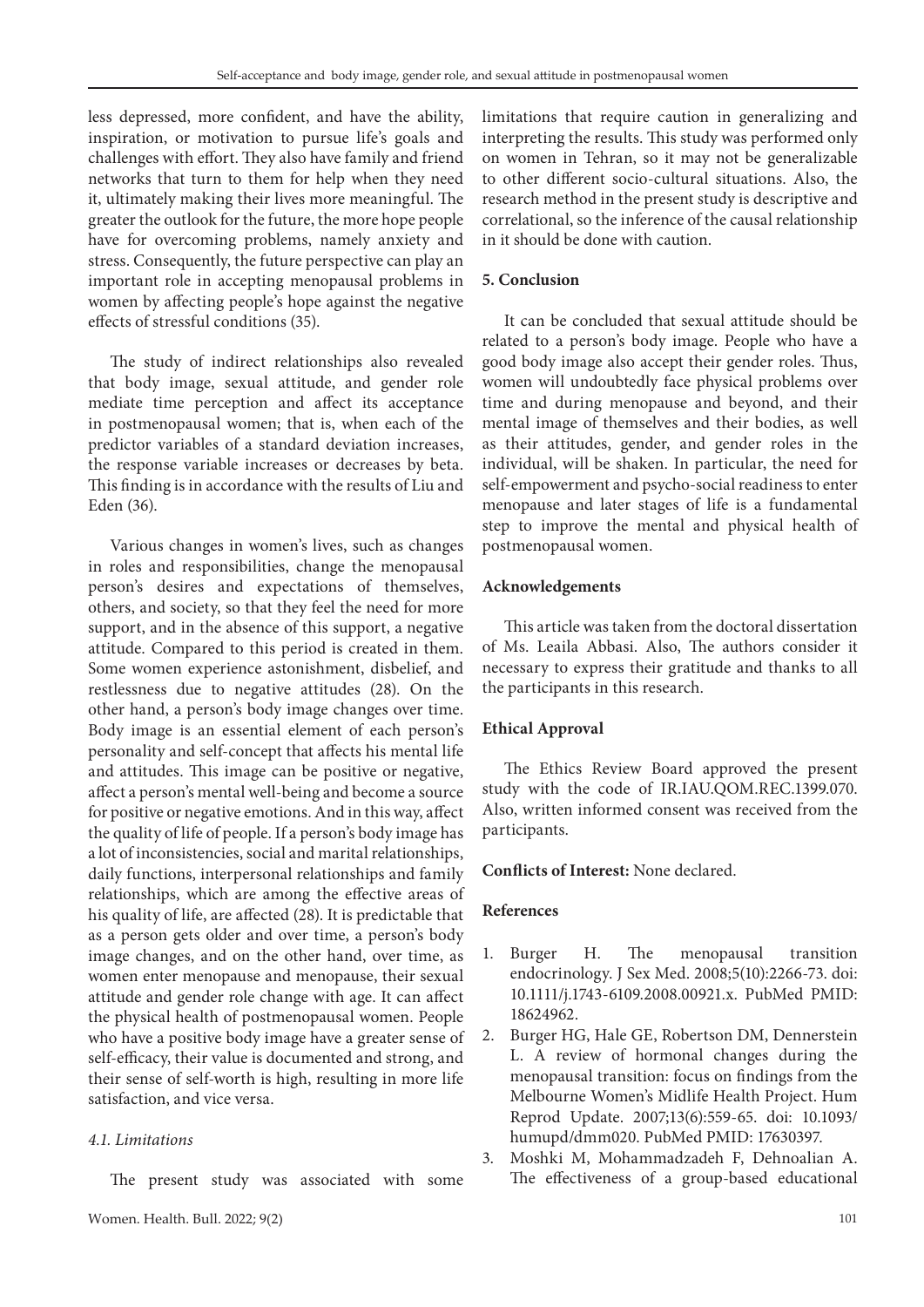program on the self-efficacy and self-acceptance of menopausal women: A randomized controlled trial. J Women Aging. 2018;30(4):310-325. doi: 10.1080/08952841.2017.1366753. PuMed PMID: 28901839.

- 4. Nazarpour S, Simbar M, Majd HA, Torkamani ZJ, Dodel Andarvar K, Rahnemaei F*.* The relationship between postmenopausal women's body image and the severity of menopausal symptoms. BMC Public Health. 2021;21(1):1599. doi: 10.1186/s12889- 021-11643-6. PubMed PMID: 34461857; PubMed Central PMCID: PMC8404323.
- 5. Moghani SS, Simbar M, Fakari FR, Ghasemi V, Dolatian M, Golmakani N, et al. The Relationship Between Stress, Anxiety and Depression With Menopausal Women Experiences. Sci J Hamadan Nurs Midwifery Fac. 2018;26(5):333-340. doi: 10.30699/sjhnmf.26.a5.333. Persian.
- 6. Arab S, Borjali A, Meschi F, Kakavand A, Zakerihamidi M. Effectiveness of self-compassion training on hot flashes and night sweats in postmenopausal women. Iranian Journal of Obstetrics, Gynecology and Infertility. 2020;23(2):30-41. doi: 10.22038/ ijogi.2020.15961. Persian.
- 7. Izal M, Nuevo R, Montorio I. Successful Aging and positive psychology: Two empirically related perspectives. OBM Geriatrics. 2019;3(4):19. doi: 10.21926/obm.geriatr.1904094.
- 8. Jafari F. The effectiveness of Quality of Life Therapy in Self-Compassion and Future Time Perspective in menopausal women. Positive Psychology Research, 2017;3(2):37-50. doi: 10.22108/ ppls.2018.103655.1104. Persian.
- 9. Ceyhan AA, Ceyhan E. Investigation of university students' self-acceptance and learned resourcefulness: a longitudinal study. Higher Education. 2011;61(6):649-61. doi: 10.1007/s10734- 010-9354-2.
- 10. Deeks AA, McCabe MP. Well-being and menopause: an investigation of purpose in life, self-acceptance and social role in premenopausal, perimenopausal and postmenopausal women. Qual Life Res. 2004;13(2):389-98. doi: 10.1023/B: QURE.0000018506.33706.05. PubMed PMID: 15085911.
- 11. Azmoude E, Firoozi M, Sadeghi Sahebzad E, Asgharipour N. Relationship between Gender Roles and Sexual Assertiveness in Married Women. Int J Community Based Nurs Midwifery. 2016;4(4):363- 373. PubMed PMID: 27713899; PubMed Central PMCID: PMC5045980.
- 12. Eftekhar T, Dashti M, Shariat M, Haghollahi F, Raisi F, Ghahghaei-Nezamabadi A. Female Sexual

Function During the Menopausal Transition in a Group of Iranian Women. J Family Reprod Health. 2016;10(2):52-8. PubMed PMID: 27648093; PubMed Central PMCID: PMC5026668.

- 13. Sternfeld B, Dugan S. Physical activity and health during the menopausal transition. Obstet Gynecol Clin North Am. 2011;38(3):537-66. doi: 10.1016/j. ogc.2011.05.008. PubMed PMID: 21961719; PubMed Central PMCID: PMC3270074.
- 14. Habibi H, Fatemi M. Study of the relationship between sex and gender role with the level of resiliency. Journal of Psychological Studies. 2015;11(2):115-134. doi: 10.22051/psy.2015.1955. Persian.
- 15. Bem SL. The measurement of psychological androgyny. Journal of consulting and clinical psychology. 1974 Apr;42(2):155.
- 16. Bem SL. Gender schema theory: A cognitive account of sex typing. Psychological Review. 1981;88(4):354- 360. doi: 10.1037/0033-295X.88.4.354.
- 17. Golzari N, Farahmand Parsa A, Golalizadeh Bibalan F, Fallah S. Role of Religious Health, Sexual Knowledge, and Sexual Attitude in Predicting the Sexual Function of Postmenopausal Women. Health Spiritual Med Ethics. 2020;7(1):16-24. doi: 10.29252/jhsme.7.1.16. Persian.
- 18. Gallegos EC, Villarruel AM, Gómez MV, Onofre DJ, Zhou Y. Sexual Communication and Knowledge among Mexican Parents and their Adolescent Children. J Assoc Nurses AIDS Care. 2007;18(2):28- 34. doi: 10.1016/j.jana.2007.01.007. PubMed PMID: 17403494; PubMed Central PMCID: PMC2716668.
- 19. Jamali S, Javadpour S, Mosalanejad L, Parnian R. Attitudes About Sexual Activity Among Postmenopausal Women in Different Ethnic Groups: A Cross-sectional Study in Jahrom, Iran. J Reprod Infertil. 2016;17(1):47-55. PubMed PMID: 26962483; PubMed Central PMCID: PMC4769855.
- 20. Soltani F, Eskandari Z, Khodakarami B, Parsa P, Roshanaei G. Factors contributing to fear of childbirth among pregnant women in Hamadan (Iran) in 2016. Electron Physician. 2017;9(7):4725- 4731. doi: 10.19082/4725. PubMed PMID: 28894527; PubMed Central PMCID: PMC5586985.
- 21. Lyu H, Du G, Rios K. The relationship between future time perspective and self-esteem: A crosscultural study of Chinese and American college students. Front Psychol. 2019;10:1518. doi: 10.3389/ fpsyg.2019.01518. PubMed PMID: 31333545; PubMed Central PMCID: PMC6617470.
- 22. Zimbardo PG, Boyd JN. Putting time in perspective: A valid, reliable individual-differences metric. Journal of Personality and Social Psychology.